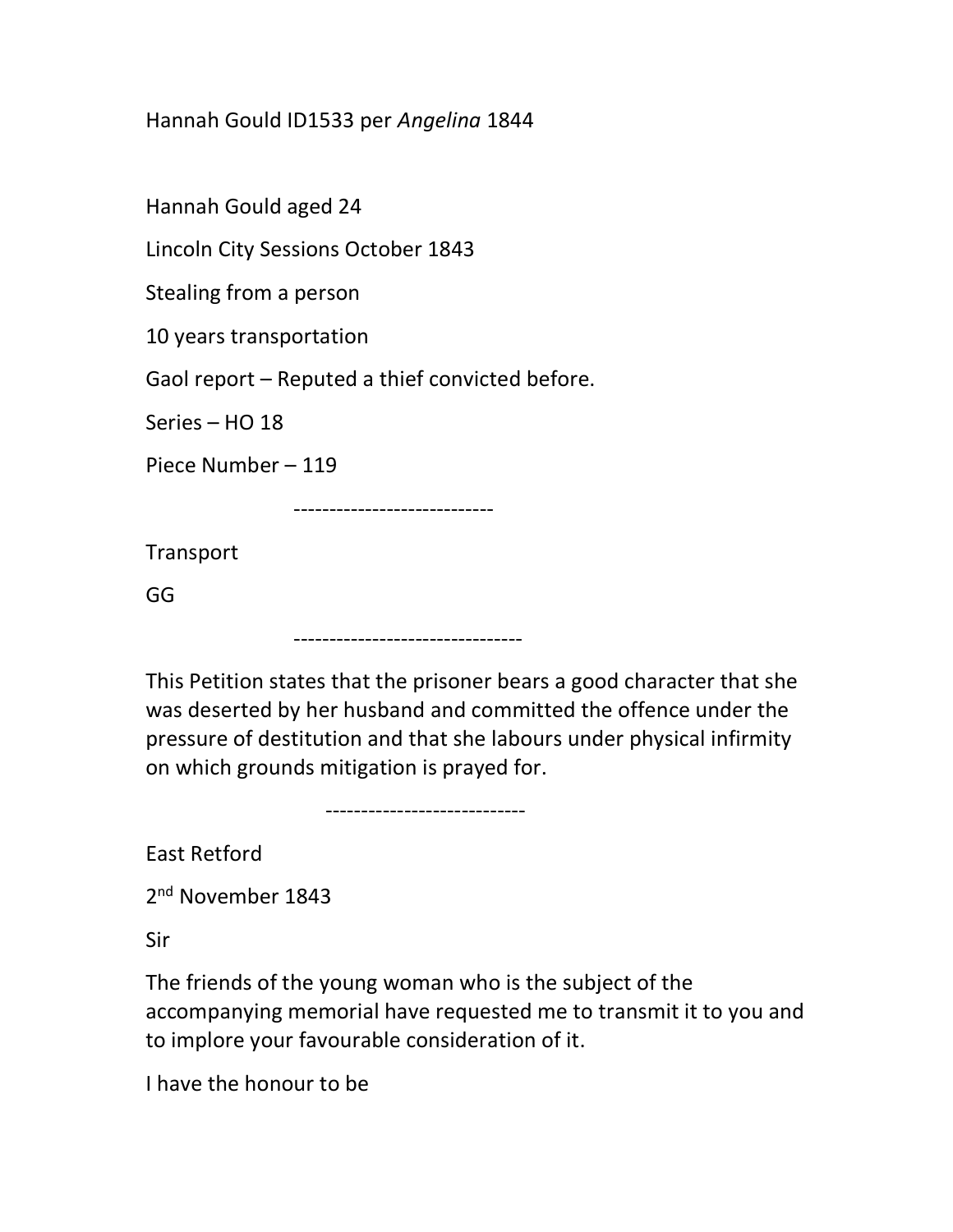Your humble and obedient servant

J W Ward

To the Secretary of State for the Home Department

The memorial of the undersigned inhabitants of East Retford

Sheweth

That Hannah Gould or Hannah Trafford Gould was convicted at the Lincoln Sessions on the  $21<sup>st</sup>$  October 1843 on a charge of stealing a purse containing 10s and 4d in silver the property of Mr Cannit of Newark and sentenced to 10 years transportation.

That the said Hanna Gould was born in East Retford and is about 23 years of age and up to the time of committing the offence in question had borne a good character for honesty, sobiety and correctness of conduct.

That she was married about 5 years ago to a person named George Trafford whose treatment and neglect and final desertion of her reduced her to great extremity and there is reason to believe that it was partly owning to the state of destitution in which she was placed, and partly to the instigation of a women, who sought her acquaintance and obtained influence over her, that she was led to the commission of the crime.

That within a year or two of her marriage she was in service, but owing to physical infirmity (under which she is still suffering and from which there is not hope of recovery) she was obliged to relinquish service.

That it does appear to the undersigned that the amount of punishment in relation to the offence was disproportionally severe.

Your Memoralists therefore request that, under the circumstances of the case, you will so far interpose your clemency as to prevent the poor woman form being sent abroad, but instead, to allow her to be placed in such probationary confinement in this Kingdom as might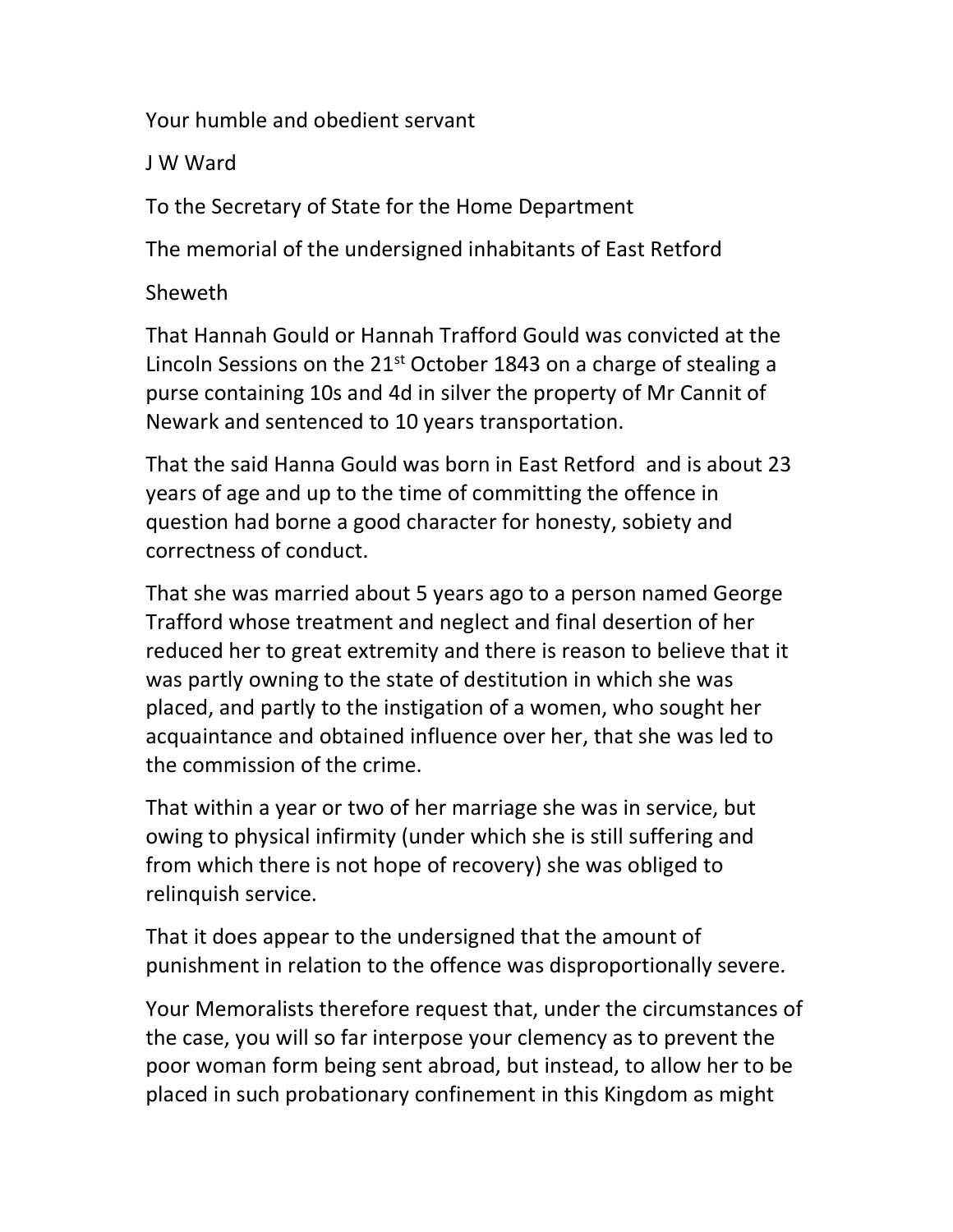eventually lead, if she by the conduct were found deserving to a commutation of the sentence.

Will Fisher

John Parker

Richard Hawksbury

And 80 other signatures

I the undersigned the Prosecutor above named do hereby humbly certify my earnest desire that the request of the parties performing the above memorial may be complied with

Thomas and Mary Caunt

----------------------------

12 Cliff

Scarborough

22<sup>nd</sup> November 1843

Dear Sutton

I have been solicited by some of my constituents to intercede on behalf of Hannah Gould now a convict in Lincoln Castle under sentence of 10 years transportation for picking a man pocket of 10s.4d

The ground of their application is that she was influence by her husband a notoriously bad character, if any extension of the Royal Mercy can be extended to her my constituents state she is deserving of it.

I remain Your truly

 $A [D]$ 

--------------------------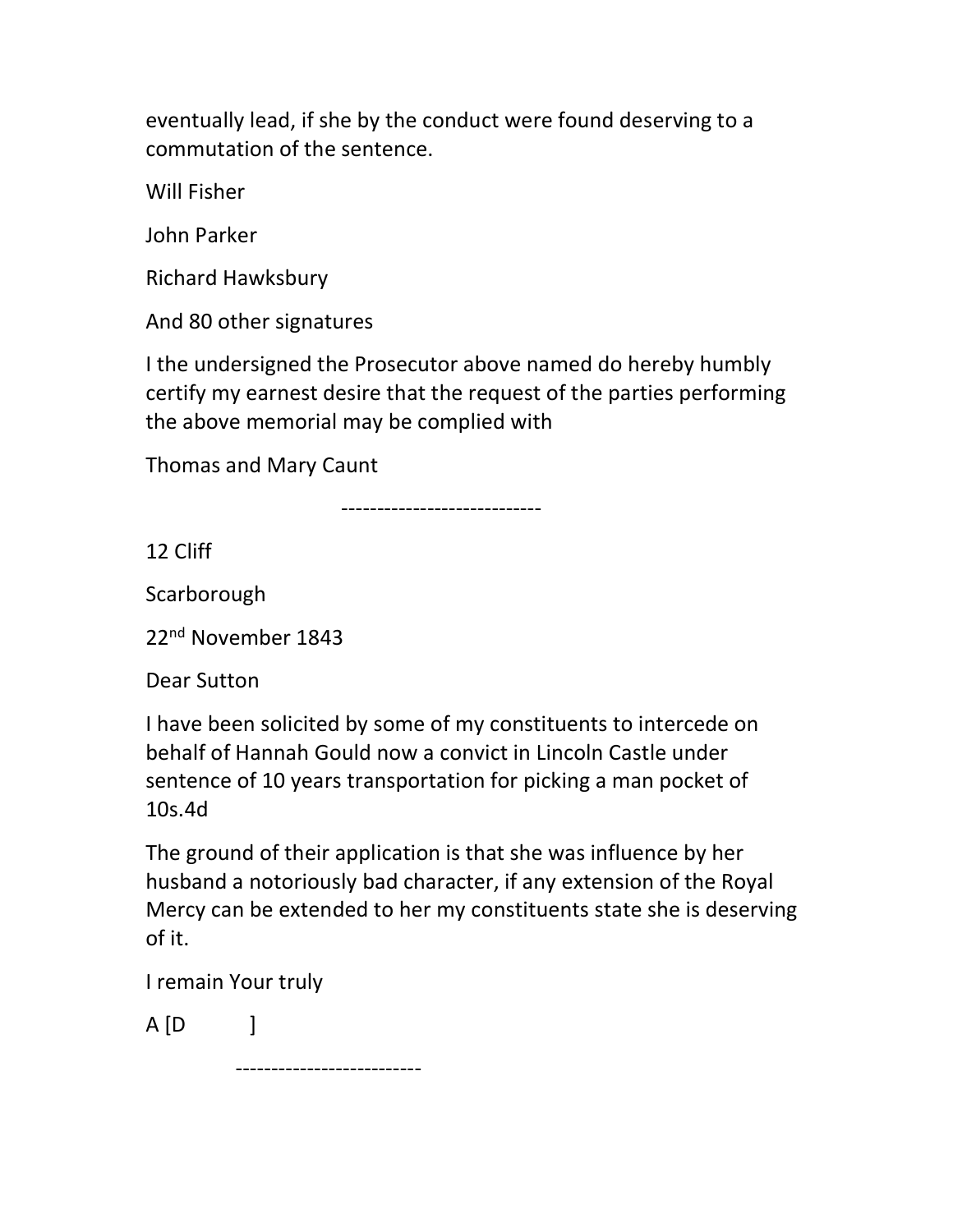19 Whitehall Place

13th November 1843

My Dear Sir James

I have been requested by several of the parties whose signatures are appended to the enclosed copy of the memorial which was lately presented to you to support its prayer.

Being unacquainted with the case itself (which was tried at Lincoln) I cannot do more than testify to the character of those who have signed the memorial. It bears the names of most of the respectable inhabitants of Retford.

I am

My Dear Sir James

Yours very faithfully

[Timothy]

----------------------------------

The Earl of Lincoln sends a copy of the Petition already forwarded.

--------------------------------

Inform the Earl of Lincoln that the prisoner had been convicted before.

----------------

To the Right Honourable Sir James Graham Secretary of State for the Home Department.

Sir